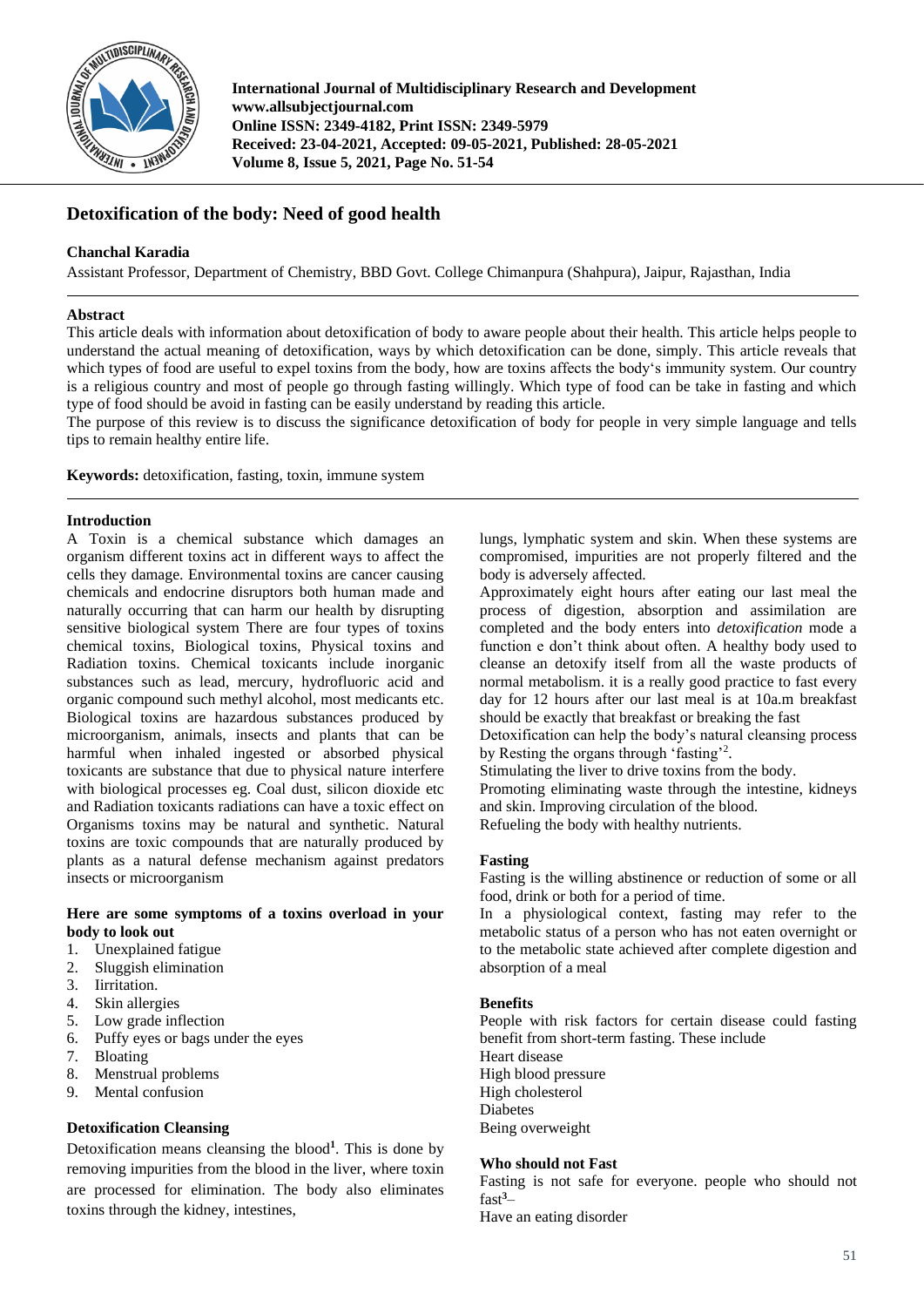Are underweight Are pregnant or breast feeding Have heart problems Have type 1 diabetes Have uncontrolled migraines Are undergoing a blood transfusion Are taking specific medication seek the advice of a doctor

# **List of five foods we should avoid during fasting which also help the body detox**

**Alcohol:** Alcohol is a diuretic too making your kidneys throw out more fluids along with some vital nutrients. Avoiding alcohol for a new days gives your system a much needed break



**Fig 1**

**Eggs and Meats:** Avoiding alcohol land non vegetarian foods can provide a good detox to the system too.



**Fig 2**

**Salt:** Too much salt in the body an cause health concerns like hypertension. A break from your everyday consumption of salt can be a relief for the system and reduce bloating and water retention.



**Fig 3**

**Wheat Products:** A detox program would also require you to steer clear of such grains to clean out gut completely.





**Fig 4**

**Sugar:** When detoxing stay away from high sugar foods because the sugar gets absorbed quickly into the blood. You feel the boost of energy till the blood sugar levels are high but soon the levels fall and you could feel show and tired.



**Fig 5**

### **Different ways to help your body detoxify** [**4]**

- 1. Eat plenty of fiber, fresh fruits and vegetables. Cleanse vitamin C which helps the body produce glutathione a liver compound that drives away toxins.
- 2. Breathe deeply to allow oxygen to circulate more completely through your system.
- 3. Ttransform stress by emphasizing positive emotion.
- 4. Practice hydrotherapy by taking very hot shower for five minutes allowing the water to run on your back.
- 5. Follow the cold water for 30 seconds. do this these times and then get into bed for 30 minutes.
- 6. You can eliminates waste through perspiration.
- 7. Dry brush your skin or try detox foot spas / foot baths to remove toxins through your pore.
- 8. The most important way is *'*YOGA*'*

#### **Top Detoxifying Foods [5]**

**Cruciferous Vegetables:** Cruciferous vegetables and leafy greens eg. Broccoli, Cauliflower, Cabbage, Brussels sprouts and Bok Choy among others [**6]** .



**Fig 6**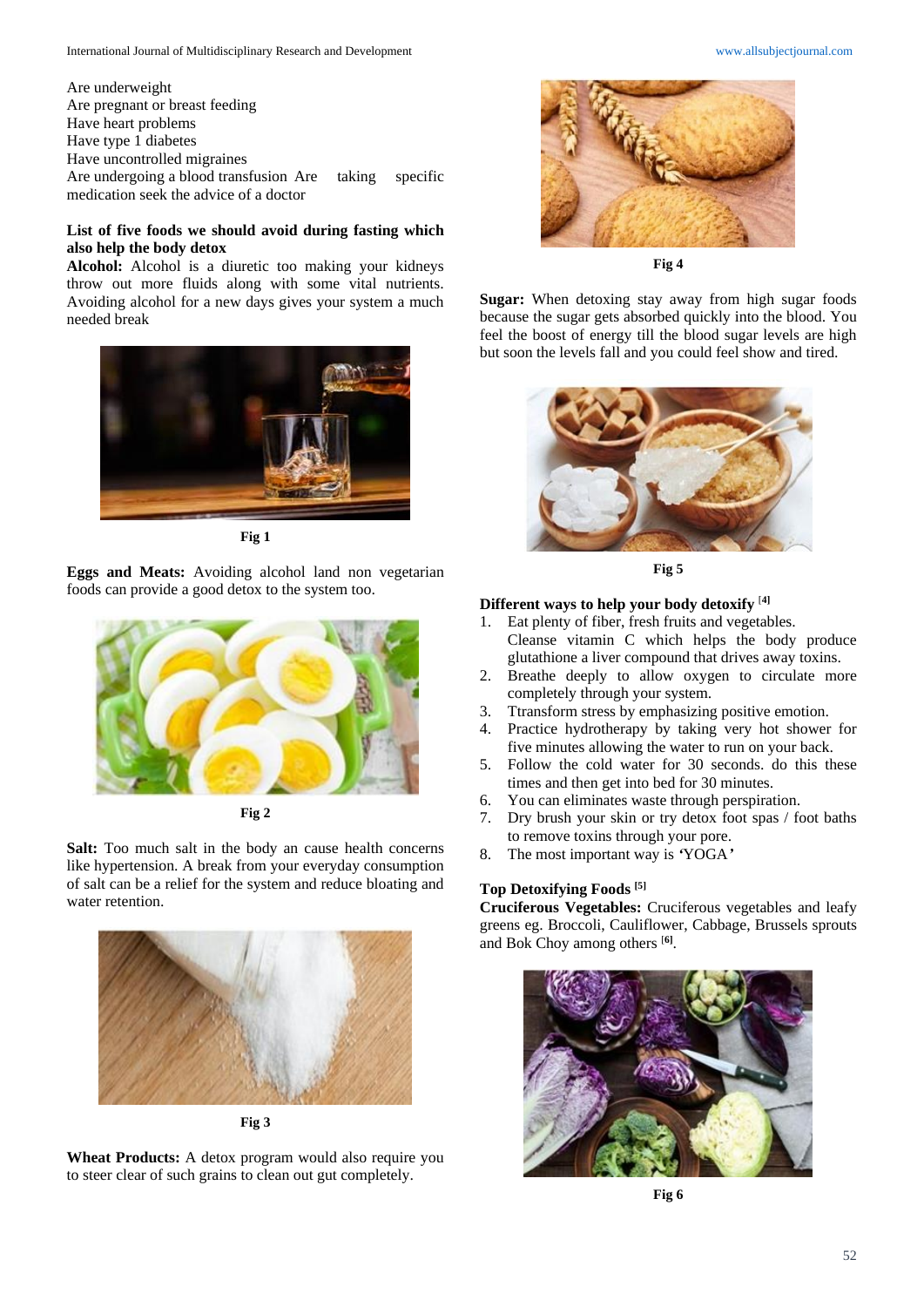International Journal of Multidisciplinary Research and Development [www.allsubjectjournal.com](http://www.allsubjectjournal.com/)

**Lemon:** The citric acids in lemons can protect liver function and prevent oxidative damage [**7]** .



**Fig 7**

**Avocado:** The fatty acids in avocados help protect against damage caused by d- galactasamine a powerful liver toxin [**8]** .



**Fig 8**

**Green Tea:** It is high in antioxidants helps keep your body in balance protecting against free radicals that can cause aging and degenerative [**9]** .



**Fig 9**

**Apples:** Apples are rich in the soluble fiber pectin. Pectin helps purge toxins from the bloodstream and lower LDL cholesterol.



**Fig 10**

**Garlic:** Helps reduce liver inflammation excess weight and lower LDL cholesterol [**10]** .



**Fig 11**

**Turmeric:** Turmeric also known as 'Indian Saffron' this gorgeous yellow spice has been used medicinally. It have antibacterial, antiviral, anti- inflammatory, antitumor, antioxidant, antiseptic, cardioprotective, hepatoprotective, nephroprotective, radia protective [**11]** .



**Fig 12**

**Beets:** It contain high levels of antioxidants and other health promoting properties. Beets are also a detox tool. Beet juice can amplify specific enzymes that support the liver and aid in detoxification<sup>[12]</sup>.



**Fig 13**

**Blueberries:** Blueberries are nutriens dense and are an abundant source of antioxidants barriers enhanced the activity of the body's natural killers cells which fight against cancer cells. These help lower blood pressure. Boost vascular health fight cancer, protect lungs and prevent Alzheimers, among other effects [13].



**Fig 14**